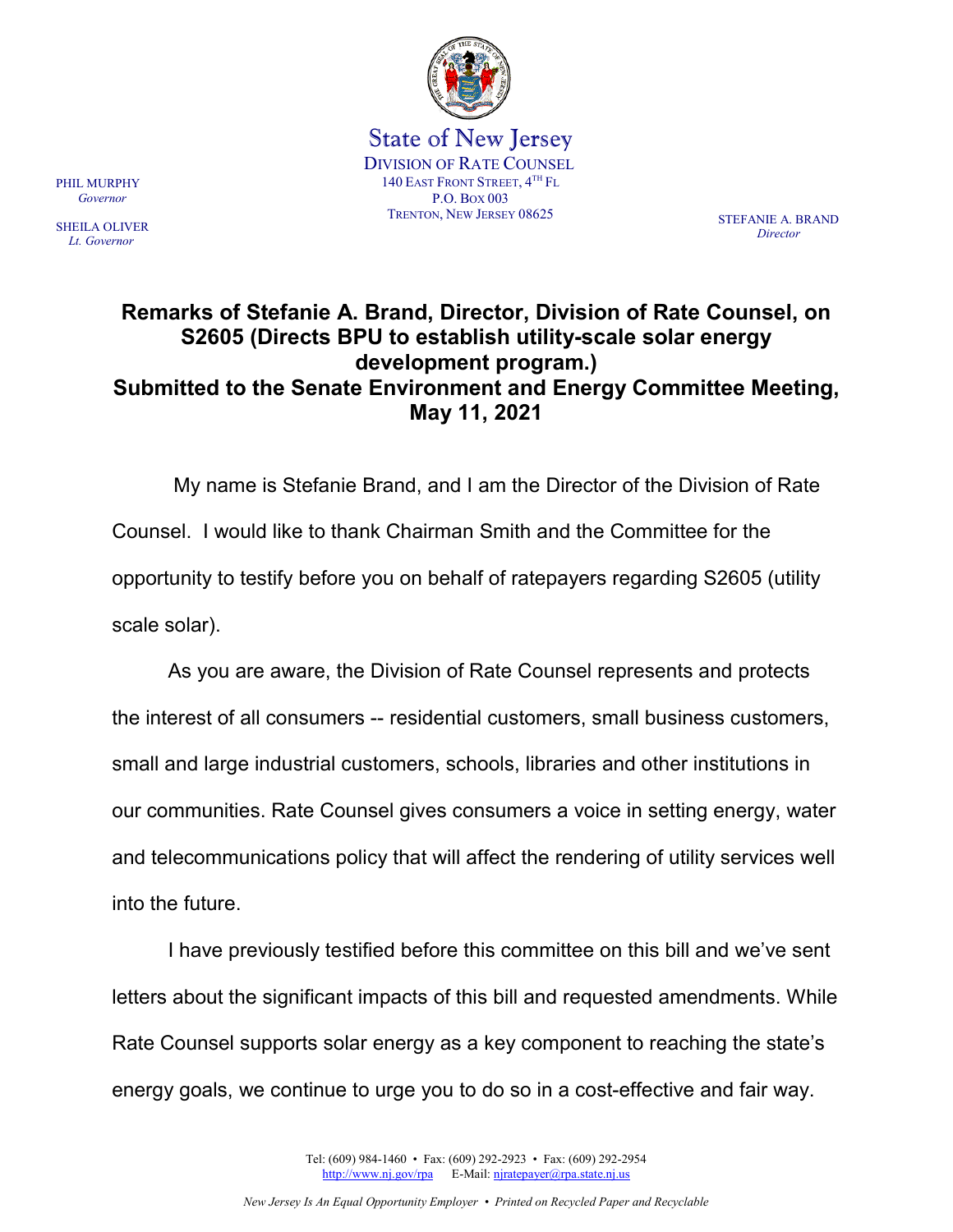I want to focus today on certain aspects of this bill that will have particularly significant impacts on customers. Specifically, this bill essentially guts the rate cap that was included in the Clean Energy Act in 2018 to protect ratepayers from the runaway SREC prices that we have been paying for over the years. As I am sure you recall, the Clean Energy Act was passed at the same time as the legislation that granted subsidies to the tune of \$300 million per year to the state's nuclear power plants, and it includes a number of clean energy initiatives designed to help us meet our climate goals, including initiatives related to energy efficiency, off-shore wind, energy storage, community solar and Class I renewable energy including solar.

The provisions of the Clean Energy Act related to the Solar and Class I renewable portfolio standards (RPS) included a recognition that our solar program up to that point was too expensive. By that point ratepayers had paid billions of dollars to subsidize what amounted to approximately 5% of our load. The Act called upon BPU to modify or replace the current SREC program with an eye toward continually reducing the cost of achieving our solar energy goals and utilizing as much as possible market-based and competitive processes. See, N.J.S.A. 48:3-87(d). The Act also established what it called a "maximum incentive payment cap" for the Class I renewable portfolio energy requirement, limiting the costs to customers of meeting the Class I RPS to 9% of the total paid for electricity by all customers in the state for energy years 2019 through 2021 and 7% thereafter. These provisions represented important protections for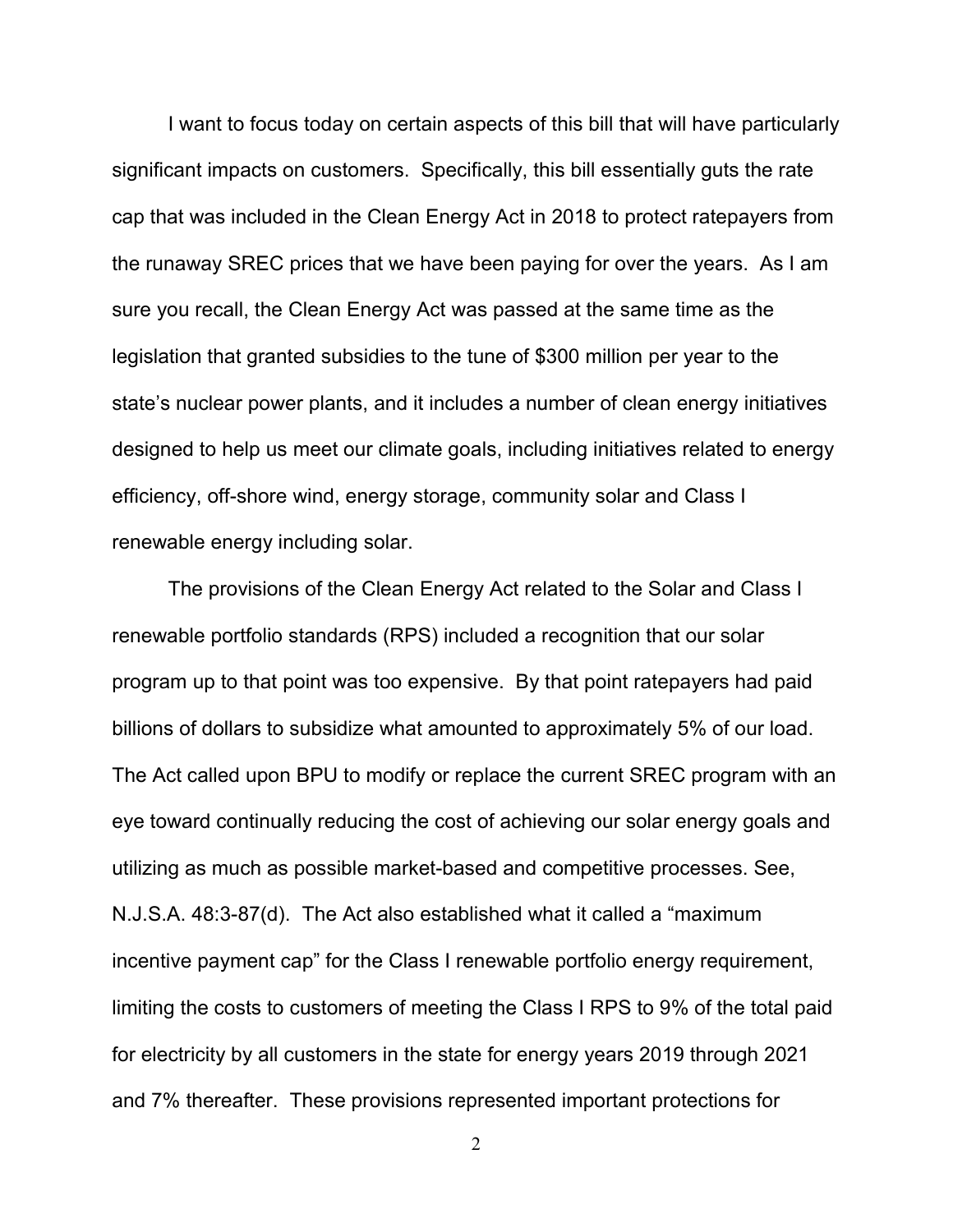customers, who would be paying for the clean energy transition contemplated in the ZEC Act and the Clean Energy Act.

While we still do not know what the overall rate impact will be for this transition – the Board of Public Utilities just last week hired a consultant to do that analysis and we are told that it will take 18 months till we have an answer – we know it will be expensive. So it is essential that we not waste money on any one component of this initiative. That is why this very same Legislature only a few years ago recognized the need to make the solar industry competitive, and the need to force solar developers to compete with each other for the subsidies to be paid by New Jersey customers. Competition brings prices down. It's a wellestablished fact. And let's be clear, the cap established by this Legislature was quite generous. The 7% cap that would be in effect over the long term amounts to approximately \$750 million per year. That is money directly paid for by New Jersey residents and businesses in their monthly bills . But that is not all of the money the solar developers will earn. On top of that they will be paid for the electricity they generate and for the net metering benefits they earn if their project qualifies for net metering.

What this bill does is essentially eliminate that cap and dispense with the goal of making this a competitive industry. We are basically back to where we started. Under this bill only 40% of solar projects will be subject to competition and those projects will be exempted from the cap. The segmentation of the competitive portions of the program is likely to diminish competition within that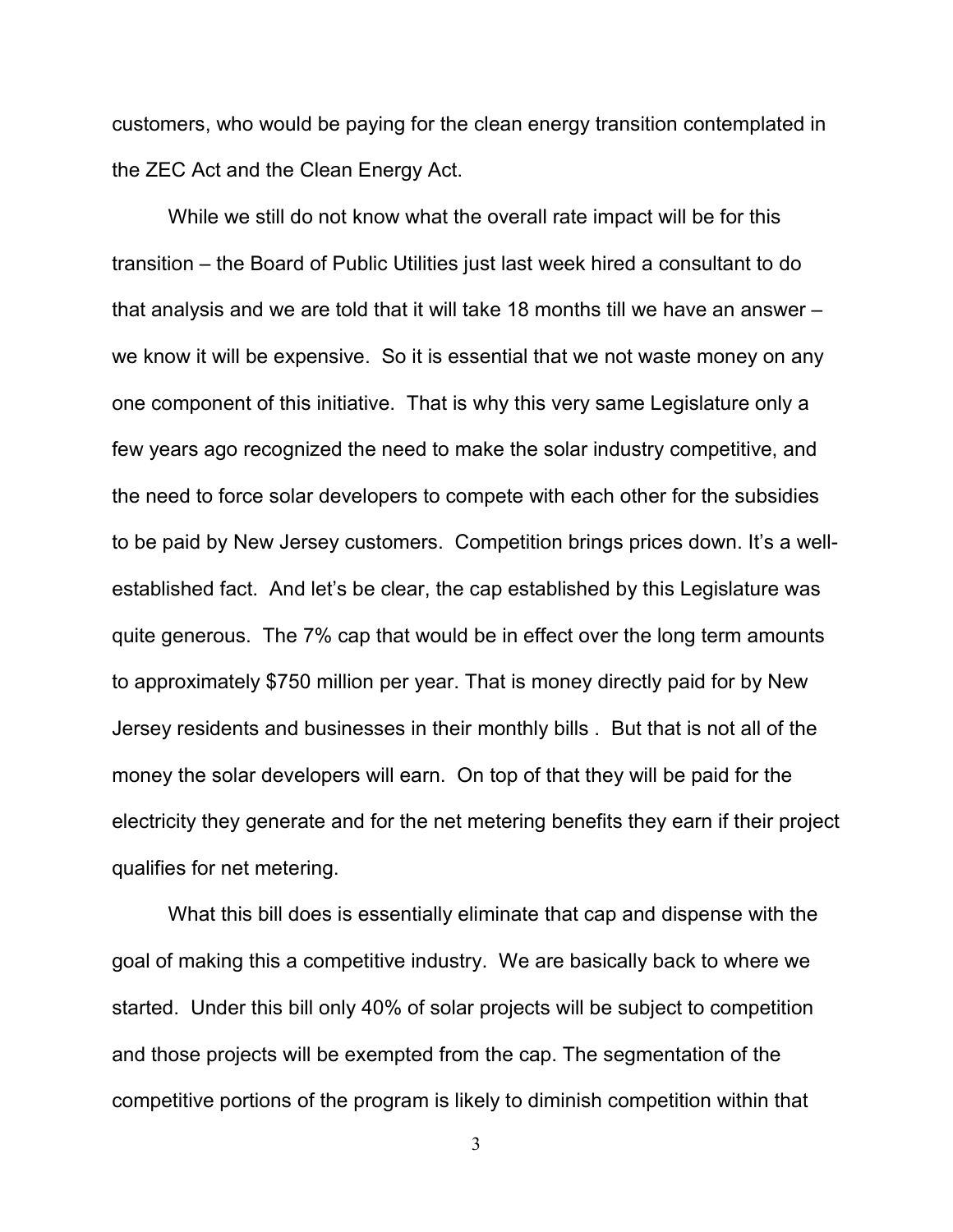40%, but at least there will be some competition to encourage efficiency and put downward pressure on prices. However, for the projects not subject to competition, the bill would also re-define the cap in a way that would remove any real limits for the 60% of the projects that would remain subject to the "cap.". In terms of costs, the bill calls for netting out environmental, health and other "benefits" that cannot be accurately quantified, so that the costs actually paid by customers are under counted. At the same time, the bill has us double counting some environmental costs that are already reflected in the rates we pay for our electricity as part of an effort to goose up the formula to essentially render any consumer protection provided by the cap meaningless.

Without a cap or any competition, we are back to where we started before the Clean Energy Act. We are still paying \$250 SRECs for the projects built before the law was changed. With the elimination of the competitive projects from the cap and the manipulation of the formula by netting out and double counting "benefits" our consultants have estimated that the annual costs of meeting the Class I RPS will be closer to \$1.2 billion per year rather than \$750 million. That is not an investment number. It is directly paid for by your constituents every single year. Let me say that again. Your constituents will pay approximately \$1.2 billion every single year in their bills for the costs of this legislation. And it may not even be for the 20-30% of our load that we are looking to get from solar in the future. It may be for far less. In fact, it looks like if this bill passes we may end up paying more for solar than we will end up paying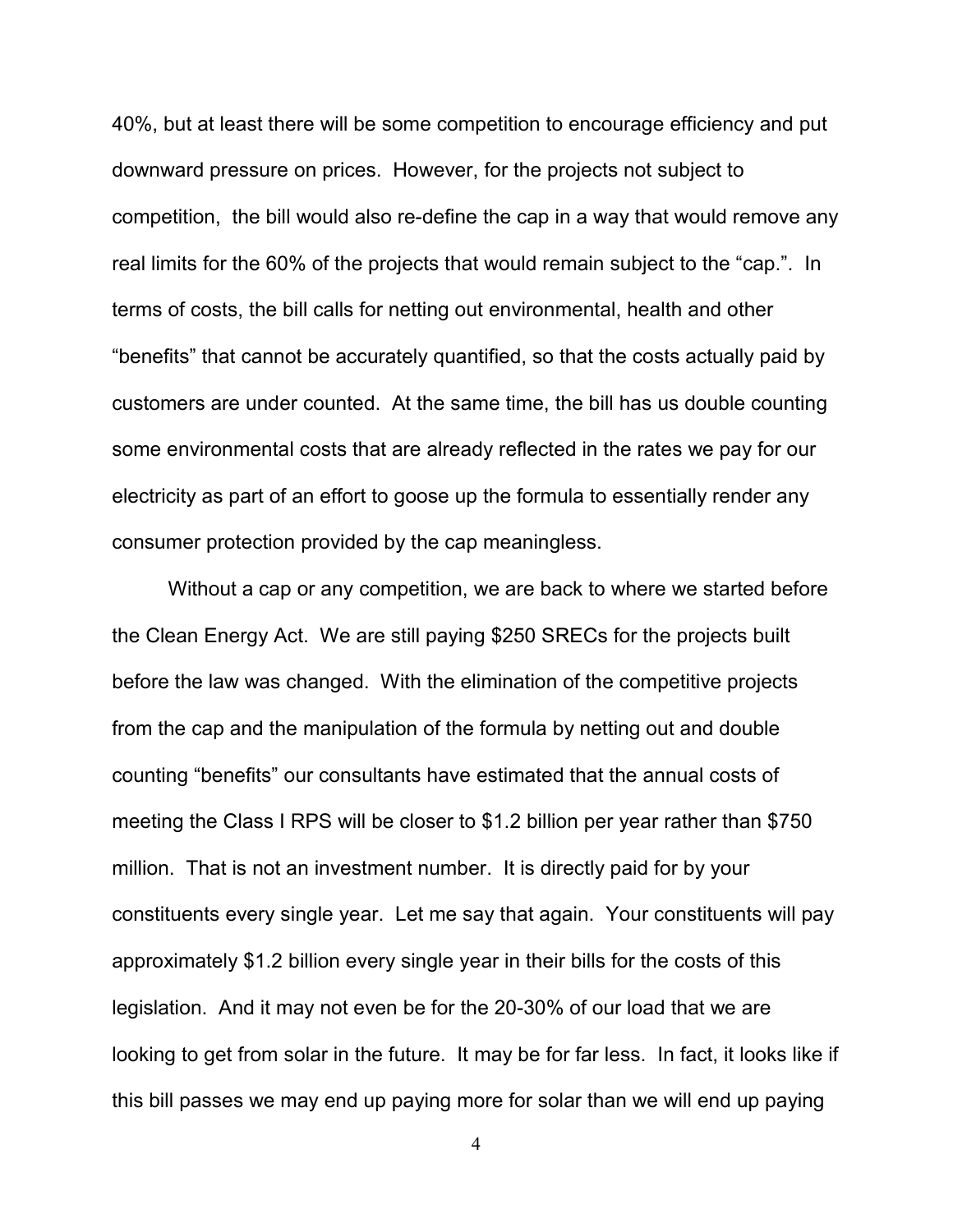for off shore wind, which will represent a much larger segment of our clean energy portfolio. And although I am no fan of the nuclear subsidies we are paying, this bill would have us pay *four times* the amount of subsidies to solar developers than what we are paying to nuclear generators. And because it would allow these developers credit for unquantifiable environmental "benefits" the amount they make is no longer tied to how much they need in order to make these projects economically viable. It's now based on some amorphous unquantifiable cost benefit calculation in which the sky apparently is the limit.

What is making solar in New Jersey so expensive? The industry will cite the cost of land in New Jersey and the need to pay prevailing wage, but that does not explain the huge difference in cost. Other states with high land costs such as Maryland for example are able to develop solar for less. The off-shore wind companies will also be paying New Jersey wages when they build their facilities here. It is indisputable that over the last 8 years or so the costs of solar components have dropped 3.5-4% per year. But our prices have not. Where is that money going?

The difference I believe is competition. We cannot continue to let these developers continue to run to the Legislature, the BPU, the Governor's office asking for more and more money without holding them to account. We cannot pay over \$1.2 billion every year for a small sliver of our electricity needs. We have to force these companies to compete with each other in order to make them operate efficiently and bring prices down. In other parts of the clean energy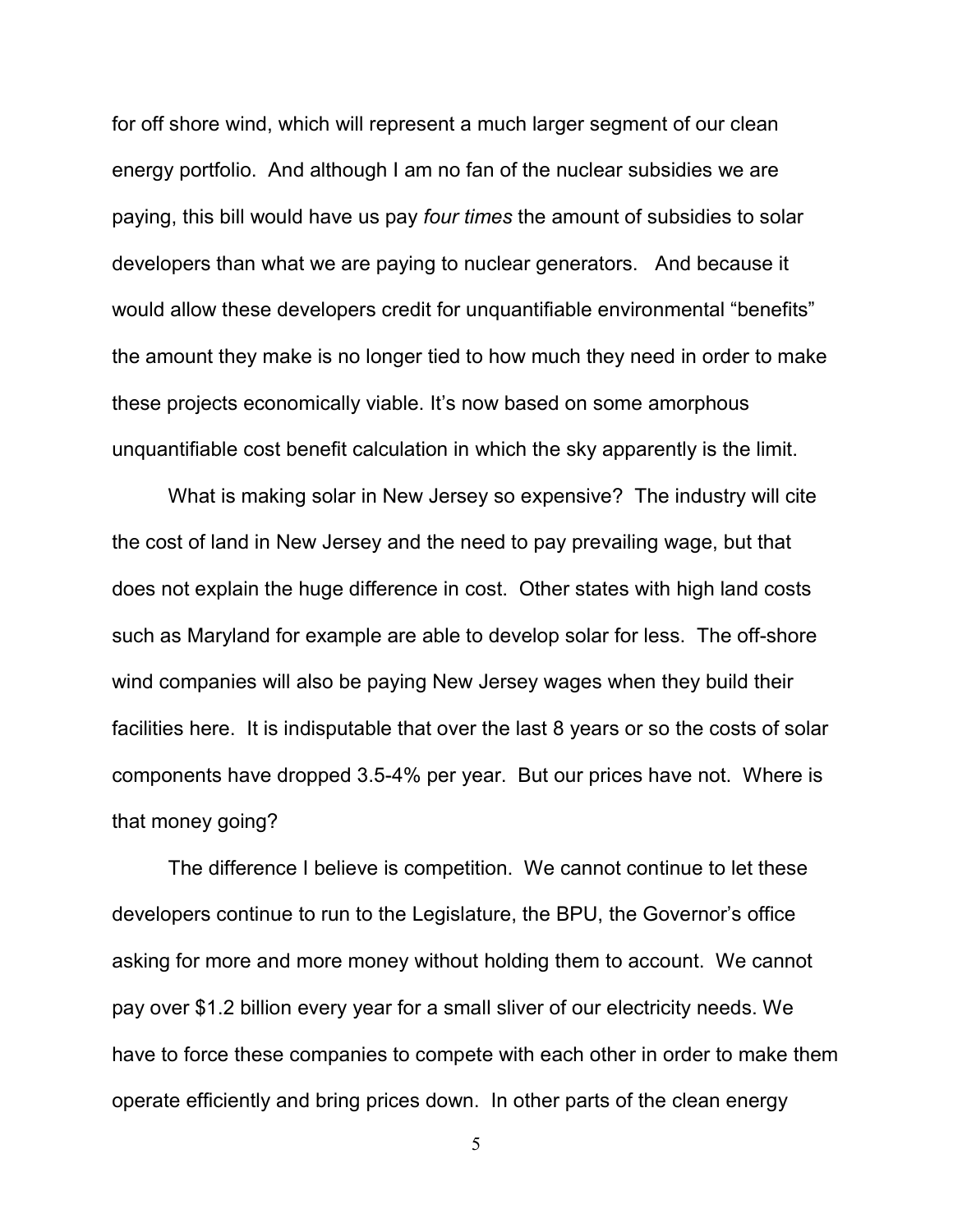economy where we are seeing competition develop we are seeing downward pressure on prices. If we do not start going down that road now, we will never reach our clean energy goals and still have a healthy economy. I can't urge you enough to pause and think about what we are doing here before going down this road again.

And the fact is although we must act to address climate change, we do have time to do this right. The sky is not falling. The BPU is in the midst of the stakeholder process you ordered. You should let that process play out rather than let the solar industry come to the legislature to change the aspects of that discussion that may not go their way. The rate impact analysis of the EMP is just starting. It's late. I agree. But do you really want to buy something of this magnitude before you actually know what it costs? Right now there are approximately a million customers in this state who are having difficulty paying their bills. You owe it to them to be smart consumers on their behalf. If you were replacing your own roof would you just tell the contractor to charge you whatever he wants? Wouldn't you at least get bids from a few competing contractors? And let's be clear, the utilities have not let up during the pandemic in terms of filing for rate increases. We have managed to postpone most increases at least until the fall, but the moratorium on shut offs will expire in the coming months and we are going to see those bills come due. For the sake of your constituents, we have to be smarter about this. Or the actions you take today are going to keep us from